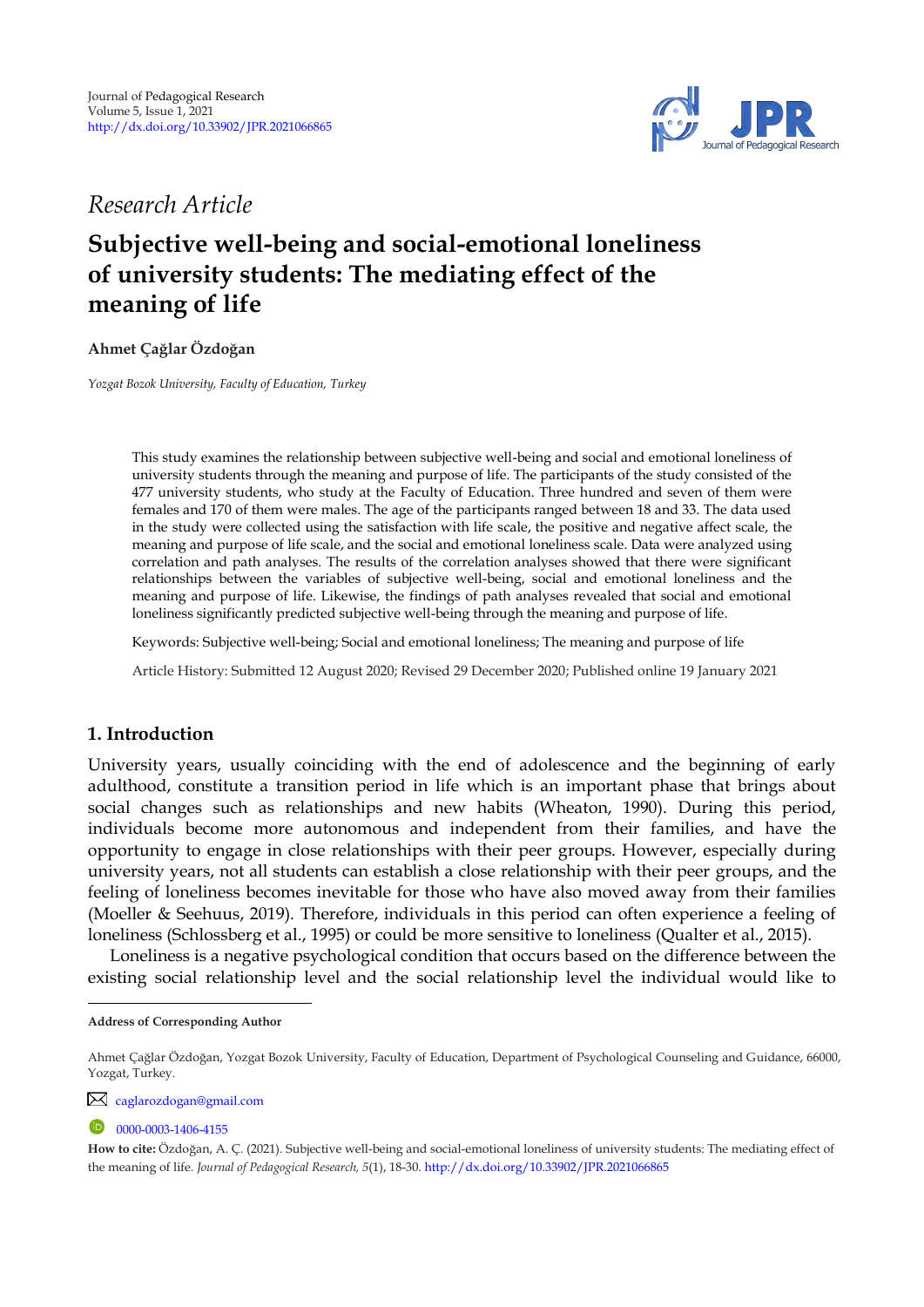achieve (Peplau & Perlman, 1982). Despite the existence of various classifications in the literature, mainly two types of loneliness viz. social loneliness and emotional loneliness stand out (Weiss, 1973). While social loneliness is caused by the lack of relationship with friends or by being in an environment that lacks adequate opportunities to fulfil the need for socialization, emotional loneliness is caused by the lack of emotional bonding with people, the bonding which takes place between kin (Utz et al., 2014; Weiss, 1973). Social and emotional loneliness are related to problems in different areas, and therefore can lead to different psychological and emotional issues (Salo et al., 2019). The feeling of loneliness or the fear of being alone can lead to the feelings of lack of meaning and emptiness (Geçtan, 2004).

In a study conducted by Diehl et al. (2018) on the social and emotional loneliness levels of university students, it was found that 7.7% of the participants in the sample group experienced serious emotional loneliness, and 3.2% experienced serious social loneliness. Of all the participants, 32.4% experienced loneliness at a moderate level (ibid, 2018). In another study conducted in England, it was found that 34% of the students between the ages of 18-24 experienced loneliness to a certain degree (YouGov, 2016). Due to the increasing feeling of loneliness, mental health problems are quite common among university student populations (Musiat et al., 2018). Various studies in the literature have shown that loneliness is a serious issue determined to be highly associated with pathological conditions such as depression (Kılınç et al., 2020; Lee & Bierman, 2019; Yavuzer et al., 2019), anxiety (Moeller & Seehuus, 2019), and suicide (Chang et al., 2019; Chang et al., 2017).

The feeling of loneliness or the fear of being alone lead to feelings of meaninglessness and emptiness (Geçtan, 2004), since loneliness is not only about the feeling of being alone, rather the individual can also feel lonely in a social environment. This situation is mostly related to the lack of meaning in life and the sad feeling brought about by loneliness is due to the individuals not being in a social environment that will satisfy them (Weiten et al., 2015).

Human beings are social entities in essence and the existence of social relations is an important factor which increases the importance of life and positive feelings experienced. In other words, while establishing social relations give meaning to people's lives, loneliness decreases a person's sense of meaning in life (Mwilambwe-Tshilobo et al., 2019). Conceptually, meaning of life means "the meaning formed by the individual regarding her existence and the nature of her existence, and feeling important" (Li, et al., 2000, p.122). Although several researchers in the field have indicated different sources of meaning in life, most of these definitions include close relationships with others. (Emmons, 2005; Frankl, 2009; Wong, 1998). Various studies in the literature have revealed that there is a strong relationship between the sense of meaning and loneliness (Lambert et al., 2013; Stillman et al., 2009).

In the literature regarding meaning of life, there are two different structures: the existence of meaning in life and the search for meaning in life (Steger & Fraizer, 2005; Steger, 2009). The meaning of life is subjective and can arise from many different sources (Abeyta et al., 2017). Research has also showed that the meaning of life is universally related to the subjective life experiences of individuals (Krause, 2007; Ryff & Keyes 1995; Steger et al., 2008; Zika & Chamberlain 1992).

Perception of a meaningful life, which individuals feel subjectively in their lives, helps to maintain close social ties and encourages social participation (Stillman & Lambert, 2013; Steptoe & Fancourt, 2019). In the literature, the meaning and purpose of life has been accepted as an indicator of well-being, a facilitator of coping skills, and a marker of therapeutic growth (Steger et al., 2006). Studies show that the search for meaning in life is associated with social isolation (Steger et al., 2008; Kiang & Fuligni, 2010). Womick et al., (2020) found that individuals with a high sense of meaning had high levels of subjective well-being. According to the findings of some studies in the literature, people who have higher levels of the meaning in life have higher subjective well-being levels (Cohen & Cairns, 2011; Doğan et al., 2012; Galang et al., 2011; Ho et al., 2008; Morgan & Fastides, 2009; Steger & Frazier, 2005; Şahin et al., 2012). Thus, as indicated in the literature, the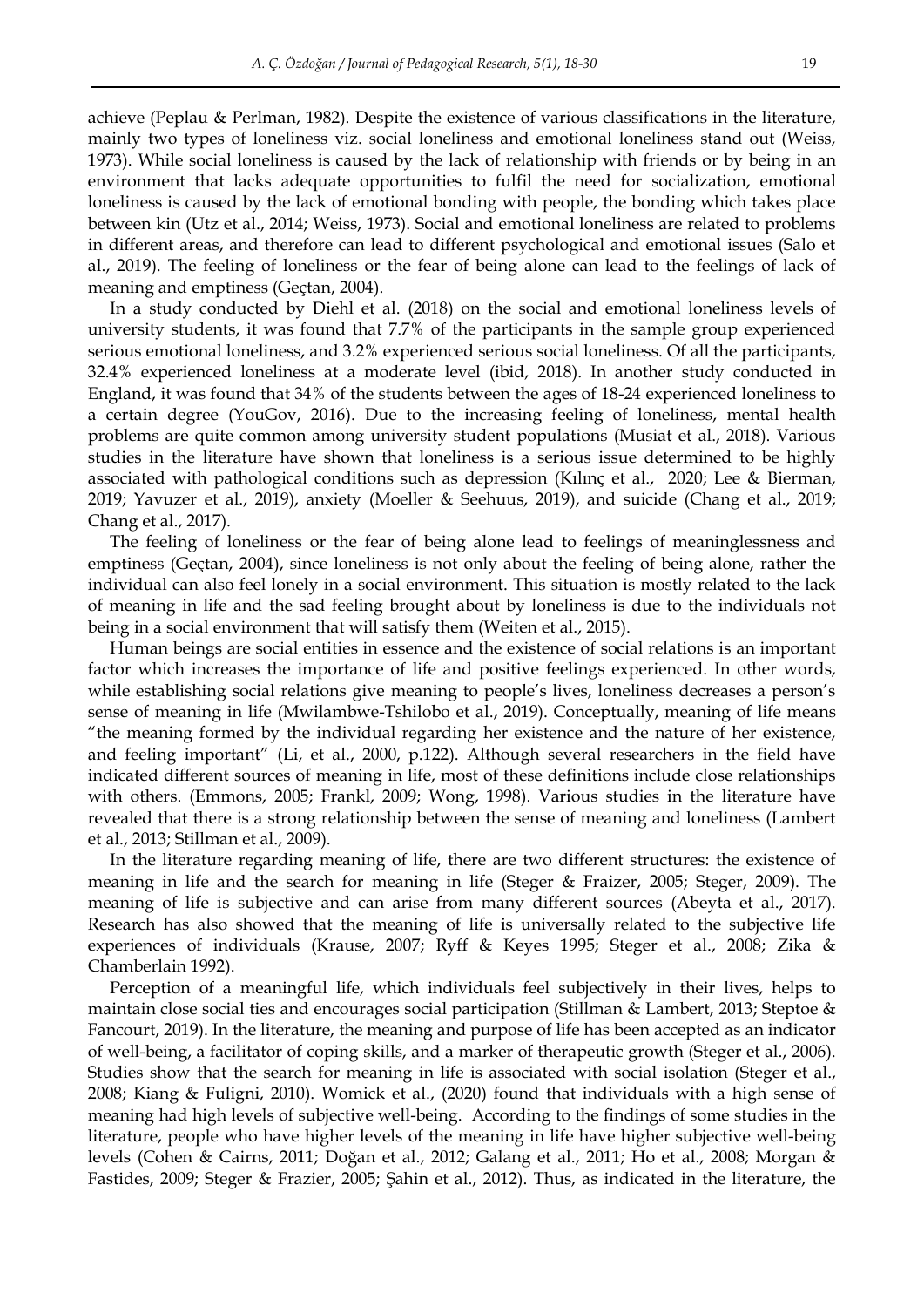perception of a meaningful life has a positive effect on the level of subjective well-being of individuals.

The concept of meaning in life is an important aspect of happiness and subjective well-being (Morgan & Fastides, 2009) and is the basic unit of well-being (Frankl 1963; Steger, 2012). Therefore, a meaningful life is an important factor that provides the conditions for happiness (Lent, 2004). Examined as a construct, subjective well-being is defined as "people's emotional and cognitive evaluations of their lives" (Diener, 2000, p.34). A wide variety of phenomena including satisfaction and emotional reactions regarding people's lives within the framework that they are personally responsible for play an active role in the construct (Li et al., 2020). Thus, a person's positive and negative affects and life satisfaction are very important factors in subjective well-being (Diener, 2000). While positive affect refers to an individual's positive emotional state and experiences, negative affect refers to a negative mood and experiences. Life satisfaction, on the other hand, is the cognitive evaluation of a person's satisfaction with life. In terms of subjective well-being levels, if positive affect is experienced more than negative affect, and the person's cognitive judgment about the quality of life is positive, her subjective well-being is higher (Tuzgöl-Dost, 2005a). Since subjective well-being is the cognitive evaluations of individuals regarding themselves and their lives, many psychological factors play a role in it. Among these factors, perception of a meaningful life has been found to be an important predictor of subjective well-being (Li et al., 2020). Research has showed that meaning in life is an important construct that is positively related to psychological health and well-being (García-Alandete, 2015; Kleftaras & Psarra, 2012).

#### **1.1. Significance of the Study**

Research on loneliness indicates that it is experienced during all developmental phases of life (Luhmann & Hawkley, 2016). One of the phases where it is most commonly experienced is university life (Schlossberg et al., 1995). Since psychological problems of individuals begin to arise in this phase, it is of paramount importance. (Pedrelli et al., 2015). Therefore, studies on the psychological health of university students, an important group in the society, are considered important in terms of early diagnosis, prevention studies and the effectiveness of the interventions to be applied. In this respect, it is predicted that holistic studies will help examine the construct deeply. Examining the social and emotional dimensions of loneliness would contribute to the development of prevention and intervention methods, and pave the way for the future research to be carried out in this context.

#### **1.2. Purpose of the Study**

Loneliness, which emerges as an unpleasant affect as a result of the insufficiency of social relations, creates an obstacle for people to live a meaningful life, and negatively affects their subjective wellbeing. Within the framework of the literature mentioned above, the purpose of this study is to investigate the direct effects of loneliness on the meaning and purpose of life, the direct effects of the meaning and purpose of life on well-being, and the indirect effects of the meaning and purpose of life in the relationship between social and emotional loneliness and subjective well-being. Concluding from the literature reviewed by the researcher, the fact that there are no holistic studies regarding the existence of such an indirect effect, and the fact that social and emotional dimensions of loneliness have not been emphasized in the literature constitute the rationale for the current study. It would contribute to the existing literature on well-being to conduct holistic studies and to investigate dimensions of loneliness in a deeper sense.

This study aims to investigate the relationships between social and emotional loneliness, the meaning and purpose of life and subjective well-being, and to find out direct and indirect predictors of these relationships. Within this scope, the research questions of the study are as follows:

i) Is there a significant relationship among social and emotional loneliness, the meaning and purpose of life, and subjective well-being?

ii) Does social and emotional loneliness predict the meaning and purpose of life significantly?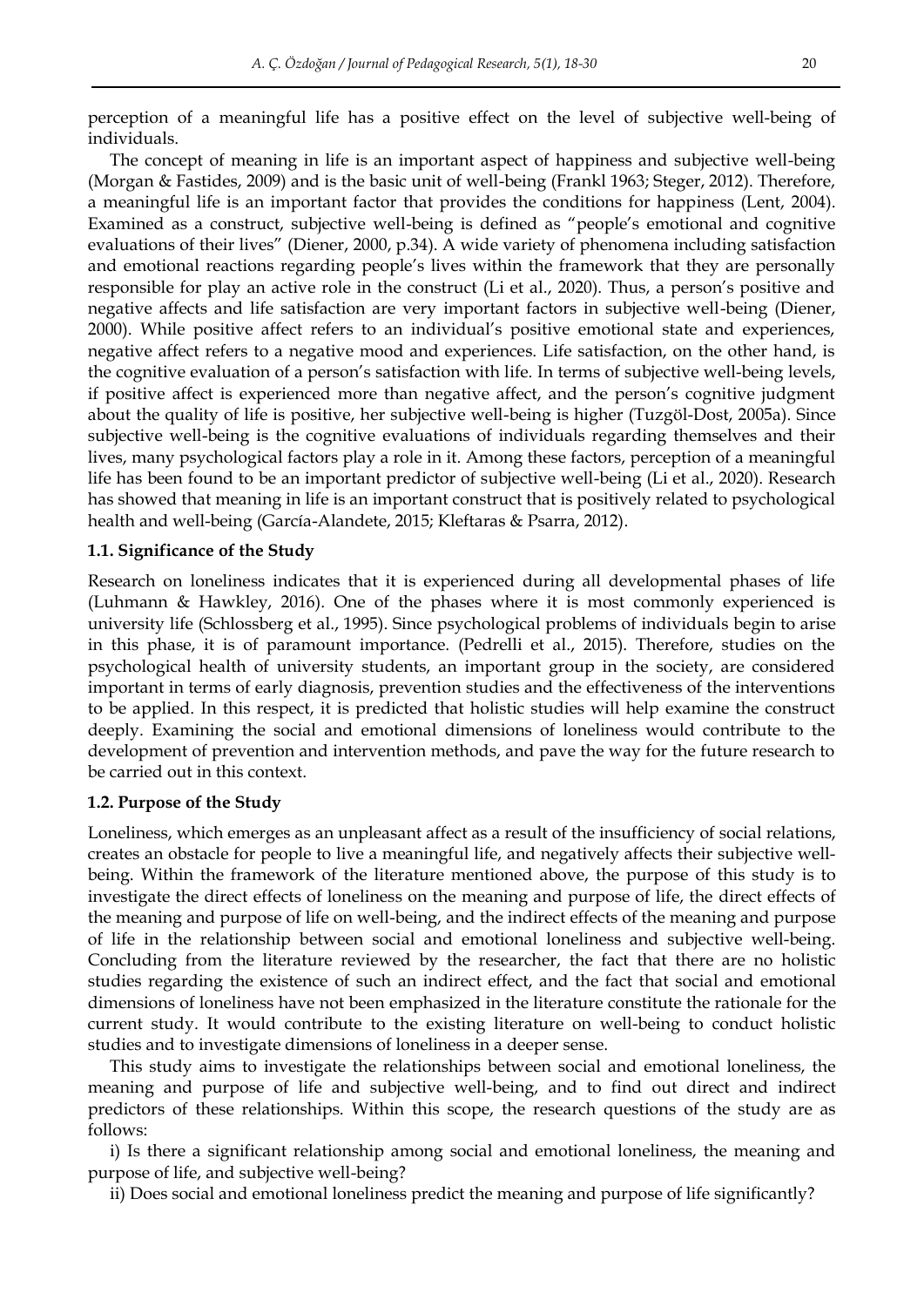iii) Does the meaning and purpose of life predict subjective well-being significantly?

iv) Does social and emotional loneliness predict subjective well-being through the meaning and purpose of life?

# **2. Method**

# **2.1. Research Design**

This study is a descriptive study in a correlational model aimed at examining the social and emotional loneliness levels and subjective well-being of university students through the meaning and purpose of life. Correlational studies are used to examine whether two or more variables affect each other or not (Fraenkel et al., 2012).

# **2.2. Participants**

The participants of the study consisted of the 477 university students who study at the Faculty of Education. Three hundred and seven of them were females and 170 of them were males. The age of the participants ranged between 18 and 33. Students of a variety of departments in the Faculty of Education were included in the study with the aim of providing diversity. 13.5% of the participants were students at the department of Foreign Language Education, 16.7% of them were at Guidance and Psychological Counseling, 17.7% were at Primary Education, 18.4% were at Primary Mathematics Education, 13.9% were at Science Education, and 19.8% of them were at Preschool Education. Freshman students constituted 27.6% of the participants, 26.2% of the participants were sophomores, 23.2% were juniors, and 23% were seniors.

## **2.3. Instruments**

## *2.3.1. The satisfaction with life scale*

The Positive and Negative Affect Scale was developed by Watson et al. (1988) and the Turkish adaptation study was carried out by Gençöz (2000). There are 20 items in the scale to evaluate 10 positive and 10 negative affect, and the scale has a two-factor structure. In the original form of the scale, the internal consistency coefficient for positive affect was found to be .88, and for negative affect it was .87. In the adaptation study of the scale, the two-factor structure of the scale was confirmed and the internal consistency coefficient of the positive affect sub-dimension was found to be .83 and the internal consistency coefficient of the negative affect sub-dimension was found to be .86. The internal consistency coefficients for the current study were .82 for the positive affect and .84 for negative affect.

## *2.3.2. The meaning and purpose of life scale*

The Meaning and Purpose of Life Scale was developed by Aydın et al. (2015) on a Turkish sample to evaluate the meaning and purpose of life. The scale has a two-factor structure which are the meaning and purpose of life and the lack of meaning and purpose in life. Having a total of 17 items, the scale has a 5-point Likert type rating. Internal consistency coefficient of the scale was found to be .91, the split-half reliability coefficient was .81, and the test-retest reliability coefficient was .74. The internal consistency coefficient for the current study was found to be .87.

## *2.3.3. The social and emotional loneliness scale*

The Social and Emotional Loneliness Scale developed by DiTommaso et al. (2004) was adapted into Turkish by Çeçen (2007). The first form of the scale consisted of 37 items in total, but a short form consisting of 15 items was developed later. The scale has a 7-point Likert-type rating. It consists of three dimensions which are romantic loneliness, family loneliness, and social loneliness.

Family and romantic loneliness dimensions comprise the emotional loneliness dimension of the scale while the social loneliness sub-dimension constitutes social loneliness. In the adaptation study of the scale, the internal consistency coefficient for the romantic loneliness sub-dimension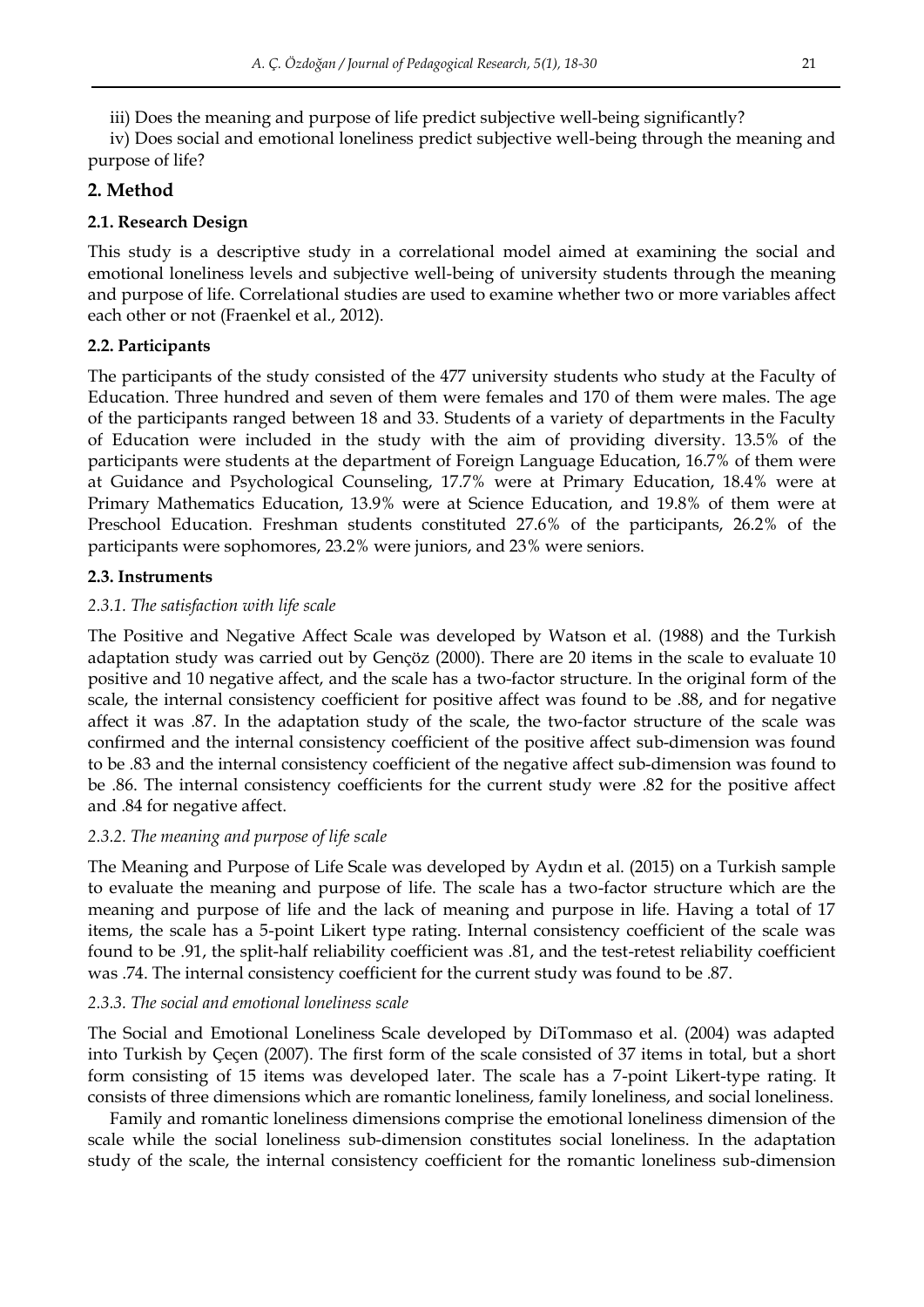was found to be .83, and .77 was found for the family sub-dimension, and .74 was found for social loneliness. As for the current study, the coefficients were found as .80, .78 .77 respectively.

## **2.4. Procedure**

The data for the study were collected, using the data collection instruments, from the participants who were students at the Faculty of Education during the 2019-2020 academic year. In the first stage, the data were collected from 492 participants in total. First, extreme values in the data were examined. Values below and above the *z* score ± 3.3 (p <.001) range are considered to be extreme values (Tabachnick & Fidel, 2013). According to the results of the *z* score analysis, 11 cases were excluded from the data set. Then, the multivariate extreme value analysis was conducted using and Mahalonobis distance values. Four more cases determined accordingly were excluded from the analysis. To evaluate multicollinearity, tolerance values, condition index (CI) and the variance inflation rates (VIF) were examined. According to Hair et al. (1998), the VIF value should be less than 10 and the tolerance values should be above 10, or the CI value should be below 30 in order to avoid multicollinearity. Based on the results of the analyses, it was observed that all the values were within the specified ranges (CI= from 1.073 to 2.928; VIF= from.342 to .932).

## **2.5. Data Analysis**

The descriptive statistics were calculated first, and then Pearson correlation analysis was performed to determine the relationships among the variables. Path analysis was utilized to determine the predictive effect of social and emotional loneliness on the levels of subjective wellbeing through the meaning and purpose of life. IBM SPSS Statistics 23.00 and Mplus 7.0 were used for the aforementioned analyses.

# **3. Results**

## **3.1. Descriptive Statistics and Correlations**

The descriptive statistics, skewness, and kurtosis values are shown in Table 1. As can be seen in Table 1, the assumption of normality is not violated for the variables of the study (Skewness: form -0.01 to 0.86; Kurtosis: from -1.04 to 0.22)

| Descriptive Julistics of <i>Variables</i> |                      |           |                 |           |          |           |
|-------------------------------------------|----------------------|-----------|-----------------|-----------|----------|-----------|
| <b>Variables</b>                          | $\overline{\pmb{X}}$ | <b>SD</b> | <b>Skewness</b> | <b>SE</b> | Kurtosis | <b>SE</b> |
| <b>1. SWB</b>                             | 36.57                | 12.2      | $-0.35$         | 0.11      | 0.28     | 0.22      |
| 2. Life.Sat                               | 23.82                | 5.65      | $-0.62$         | 0.11      | 0.24     | 0.22      |
| 3. Pos.Aff                                | 34.4                 | 5.63      | $-0.01$         | 0.11      | $-0.43$  | 0.22      |
| 4. Neg.Aff                                | 22.47                | 6.24      | 0.44            | 0.11      | $-0.32$  | 0.22      |
| 5. Fam.Lon                                | 13.61                | 7.7       | 0.86            | 0.11      | $-0.22$  | 0.22      |
| 6. Rom.Lon                                | 17.79                | 8.59      | 0.15            | 0.11      | $-1.04$  | 0.22      |
| 7. Soc.Lon.                               | 14.1                 | 7.48      | 0.65            | 0.11      | $-0.73$  | 0.22      |
| <b>8. MoL</b>                             | 44.28                | 5.72      | $-0.24$         | 0.11      | $-0.4$   | 0.22      |
| 9. MlessoL                                | 14.88                | 6.1       | 0.44            | 0.11      | $-0.95$  | 0.22      |

| nι<br>÷<br>-1 |  |
|---------------|--|
|               |  |

|  | Descriptive Statistics of Variables |
|--|-------------------------------------|
|  |                                     |

**SWB:** Subjective Well-Being, **Life.Sat**: Life Satisfaction, **Pos.Feel:** Positive Feeling, **Neg.Aff:** Negative Affect, **Fam.Lon:** Family Loneliness, **Rom.Lon:** Romantic Loneliness, **Soc.Lon:** Social Loneliness, **MoL.:** Meaning and Purpose of Life, **MlessoL**: Meaninglessness of Life and Lack of Purpose

In order to determine the relationships among variables in the research, Pearson correlation analysis was carried out, and the results are shown in Table 2. As shown in Table 2, there are significant correlations in the negative direction between subjective well-being and romantic loneliness (*r*= -.36, *p*<.01), between subjective well-being and family loneliness (*r* = -.40, *p*<.01) and between subjective well-being and social loneliness (*r*= -.35, *p*<.01). In addition, there are significant negative correlations between the meaning and purpose of life and family loneliness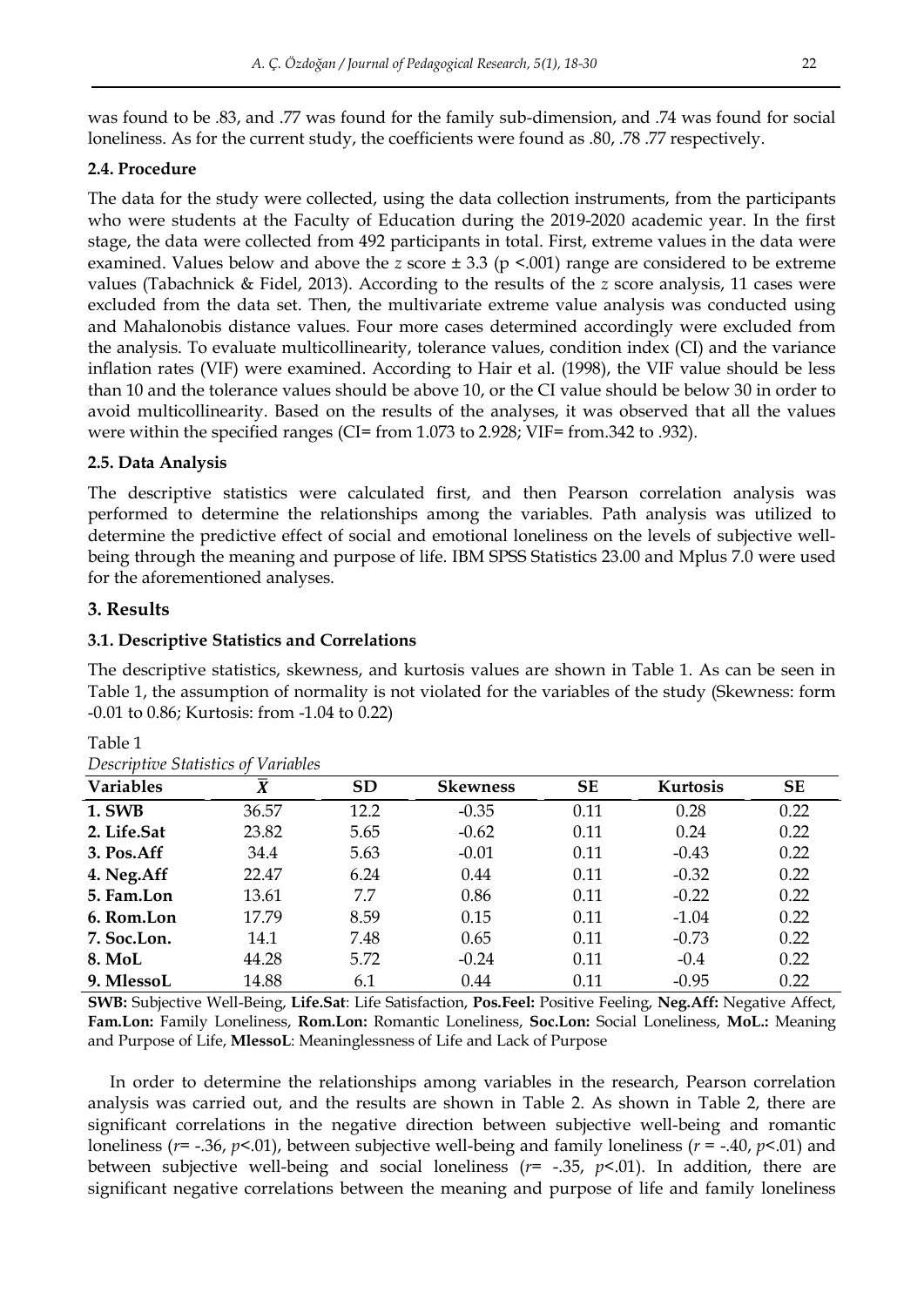(*r*= -.54, *p*<.01), between the meaning and purpose of life and romantic loneliness (*r*= -.52, *p*<.01), and between the meaning and purpose of life and social loneliness (*r*= -.54, *p*<.01). Moreover, there are significant positive correlations between the meaning and purpose of life and subjective wellbeing (*r*= .43, *p*<.01), and between the meaning and purpose of life and the meaninglessness and purposelessness of life (*r*= -.39, *p*<.01).

Table 2

C*orrelations among Subjective Well-Being, Social and Emotional Loneliness and Meaning and Purpose of Life Scales* 

| $-$ 1,000 $-$<br><b>Variables</b> |          | $\mathbf{2}$             | 3        | 4       | 5        | 6                        | 7        | 8        | 9 |
|-----------------------------------|----------|--------------------------|----------|---------|----------|--------------------------|----------|----------|---|
| <b>1. SWB</b>                     | -        |                          |          |         |          |                          |          |          |   |
| 2. Life.Sat                       | $.72**$  | $\overline{\phantom{0}}$ |          |         |          |                          |          |          |   |
| 3. Pos.Feel                       | $.61**$  | $.26**$                  | -        |         |          |                          |          |          |   |
| 4. Neg.Feel                       | $-.58**$ | $-.27**$                 | $-0.3$   |         |          |                          |          |          |   |
| 5. Fam.Lon                        | $-.40**$ | $-.38**$                 | $-12**$  | $.23**$ |          |                          |          |          |   |
| 6. Rom.Lan                        | $-.36**$ | $-.25**$                 | $-.27**$ | $.09*$  | $.59**$  | $\overline{\phantom{a}}$ |          |          |   |
| 7. Soc. Lon.                      | $-.35**$ | $-.28**$                 | $-13**$  | $.21**$ | $.66***$ | $.58**$                  |          |          |   |
| <b>8. MOL</b>                     | $.43**$  | $.33**$                  | $.35**$  | $-0,08$ | $-.54**$ | $-.52**$                 | $-.54**$ |          |   |
| 9. MlessOL                        | $-.39**$ | $-.28**$                 | $-18**$  | $.19**$ | $.59**$  | $.59**$                  | $.61**$  | $-.55**$ |   |

#### **3.2. Findings of Path Analysis Testing the Hypothetical Model**

In order to examine whether subjective well-being and social and emotional loneliness levels of university students were predicted through the meaning of life, path analysis was performed with Mplus 7.0, and the model shown in Figure 1 was tested. All variables in the model were defined as observed variables and the path analysis was performed on these observed variables. According to Kline (2011), at least four values including chi-square test, RMSEA, CFI and SRMR, should be reported for goodness of fit assessment in the model. The fit indices in this model were as follows:  $((\chi2(19) = 108.474, p < .05; CFI = .96; TLI = .93; RMSEA = .08; SRMR = .04)$  and according to the findings obtained from the analysis, it was determined that the obtained model had an acceptable fit (Kline, 2011; Tabachnick & Fidell, 2013).

Table 3

*Main Fit Indices and Reference Ranges (Brown, 2015; Kline, 2011; Schreiber, 2006; Tabachnick & Fidell, 2013)* 

| Fit Index                                      | Good Fit    | Acceptable Fit |
|------------------------------------------------|-------------|----------------|
| $\chi$ 2 / df (Chi-square / degree of freedom) | $\leq$ 3    | $\leq 5$       |
| <b>CFI</b>                                     | $\geq 0.97$ | $\geq 0.95$    |
| TLI                                            | $\geq 0.95$ | $\geq 0.90$    |
| <b>SRMR</b>                                    | $\leq 0.05$ | $\leq 0.10$    |
| <b>RMSEA</b>                                   | $\leq 0.05$ | $\leq 0.08$    |

When the parameter estimates obtained from the model were examined (see Figure 1), it was concluded that the meaning of life was predicted by family loneliness ( $β$  = -.17), by romantic loneliness ( $β = -.16$ ), and by social loneliness ( $β = -.19$ ). These variables explain 28% of the variance in meaning of life. Findings also indicated that the meaninglessness of life was predicted by family loneliness

(*β* = .22), by romantic loneliness (*β* = .23), and by social loneliness (*β* = .28). These variables explain 19% of the variance in the meaninglessness of life. Moreover, it was found that the meaning of life predicted subjective well-being ( $\beta$  = .68) explaining the 32% of the variance in it, and the meaninglessness of life predicted subjective well-being  $(\beta = -0.49)$  explaining 25% of the variance.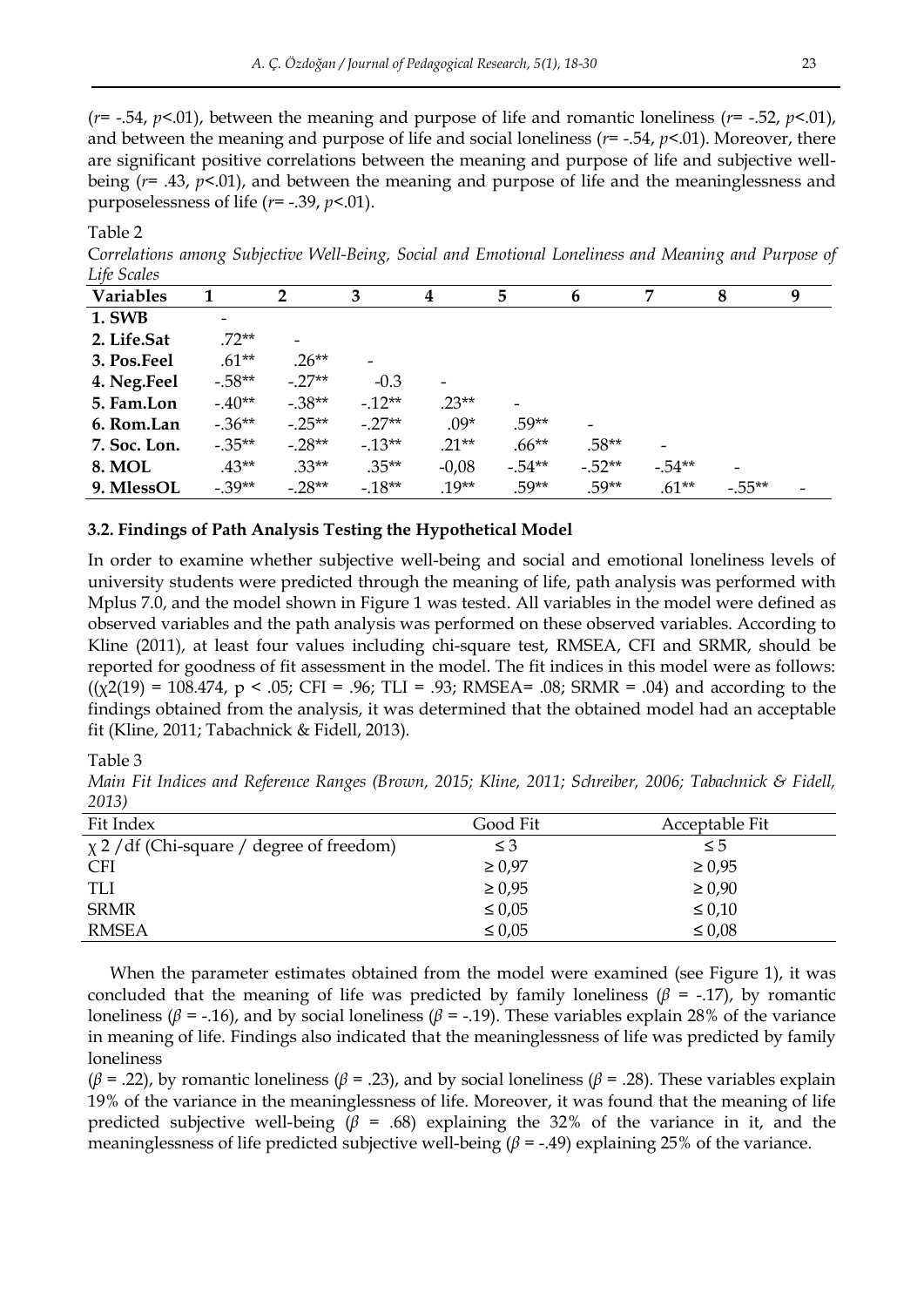Figure 1 *Path model with standardized path coefficients*



**Famlon:** Family Loneliness, **Romlon:** Romantic Loneliness, **Soclon:** Social Loneliness **Mean:** Meaning and Purpose of Life **Mless:** The Meaninglessness of Life and Lack of Purpose **Swb:** Subjective Well Being **Lifesat:** Life Satisfaction, **Pos:** Positive Affect, **Neg:** Negative Affect

#### **3.3. Findings regarding the Indirect Effects**

In the model structured, it was found out that family loneliness significantly predicted subjective well-being through the meaning of life (Path Coefficient  $= -12$ ) and the meaninglessness of life (Path Coefficient  $=$  -.11) ( $p$ <.05). Romantic loneliness predicted subjective well-being significantly (*p*<.05) through the meaning of life (Path Coefficient = -.11) and the meaninglessness of life (Path Coefficient = -.11). Also, social loneliness predicted subjective well-being significantly  $(p<0.05)$ through the meaning of life (Path Coefficient = -.13) and the meaninglessness of life (Path Coefficient = -.14). The model explained 24% of the variance in subjective well-being.

Consequently, the increase in social and emotional loneliness positively predicted the meaninglessness of life, and negatively predicted the meaning of life. In addition, subjective wellbeing is predicted by meaninglessness of life negatively and is predicted by the meaning of life positively. Due to the predictive effects of all values within the model and the goodness of fit of the model, the predictive power of the model could be evaluated as not being coincidental. The effect of social and emotional loneliness on the meaninglessness of life and the effect of the meaning of life on subjective well-being were found to be higher. This clearly indicated the predictive power of positive features on positive features and the predictive power of negative features on negative features in the model.

#### **4. Discussion**

Within the scope of the model that was formed in the study, it was found that social and emotional loneliness significantly predicted subjective well-being through the meaning and purpose of life. The results obtained showed that the hypothetical model examined within the study was valid.

### **4.1. Discussion on the Direct Effects in the Model**

The findings regarding the direct effects in the model revealed that social and emotional loneliness significantly predicted the meaning and meaninglessness of life, and the meaning and meaninglessness of life significantly predicted subjective well-being.

When the findings obtained from the research study are examined, it can be seen that all subdimensions of social and emotional loneliness (family, romantic and social) significantly predicted the meaning and meaninglessness of life. Looking at the relevant literature, it is revealed that the number of the studies on sub-dimensions of loneliness is quite limited. When the results obtained from the study are examined in relation to the literature on loneliness, it can be concluded that they are in parallel with previous research results (Altıparmak, 2019; Doğan et al., 2012;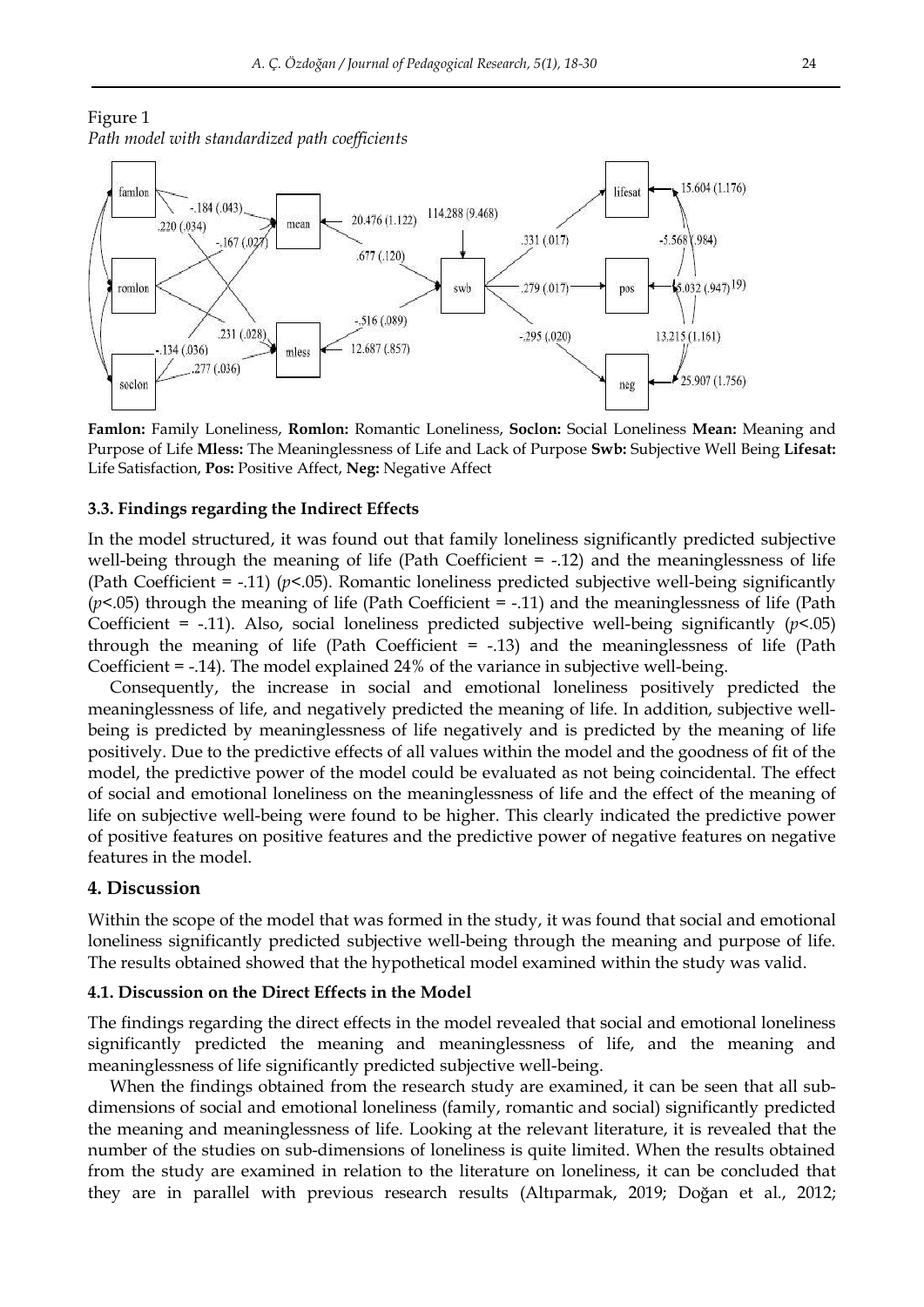Mwilambwe-Tshilobo et al., 2019; Stillman et al., 2009; Stillman & Lambert, 2013; Steptoe & Fancourt, 2019; Lambert et al., 2013; Tomsik, 2015). Conceptually, rather than a simple dictionary definition, the meaning of life is a way of making sense of people's existence and this subjective assessment of the meaning of life is related to how meaning is traditionally evaluated. The common point for many researchers in their evaluations regarding the sources of meaning in life has been the social relations (Frankl, 2009; Emmons, 2005; Wong, 1998). Building and maintaining positive close relationships can be characterized as one of the basic motivations for people (Buss, 1990; Maslow, 1968). Therefore, the basic aspect of all efforts of people is to establish close relationships with others, and finding the meaning in life is acquired socially. Becoming alone by losing contact with others decreases people's perception of a meaningful life and increases the threat of meaninglessness (Stilmann et al., 2009). In a study conducted by Yeung and Fan (2013), it was found that with the increase of social isolation and subjective loneliness, a significant decrease in the perception of a meaningful life occurs. In addition, it has been showed that social support perceived by family, friends and significant others has a positive significant relationship with the perception of a meaningful life (Alice et al., 2019; Boullion et al., 2020; Lin et al., 2020). Furthermore, it was found in some studies that individuals who are engaged in romantic relationships have higher levels of meaning in life (Klefteras & Pserra, 2012; Taş, 2011). Thus, it can be discussed that the effects of the level of socialization which increases people's perception of a meaningful life, and the effects of social and emotional loneliness which constitutes the insufficiency of socialization level on the perception of a meaningful life are expected results. It is obvious that the results obtained from the current study support the relevant literature and structure.

Another finding of the study was that the meaning and meaninglessness of life predicted subjective well-being significantly. In a meta-analysis study conducted on the construct (Li et al., 2020), it was found that there are significant relationships between subjective well-being and the meaning of life and the search for meaning in life with effect sizes close to medium. These findings have indicated that individuals who have an open and stable meaning of life have higher levels of subjective well-being. Similar results have been obtained by several research studies in literature (Da Luz Vale Dias & Sant'Anna Dos Santos Vera, 2020; Krock & Gerymski, 2019; Womick et al., 2020). These studies have revealed the significant relationship between the perception of a meaningful life and happiness. Factors such as a feeling that life is important and having a certain sense of purpose in life were found to have a direct effect on people's well-being (Steger et al., 2011). In conclusion, the results obtained from the current study are in consistence with the related literature.

#### **4.2. Discussion on the Indirect Effects in the Model**

Regarding the indirect effects in the model, it was found that social and emotional loneliness predicted subjective well-being through the meaning and purpose of life. To put it more clearly, family, social and romantic loneliness have a negative effect on meaning and purpose of life, and the decrease in meaning in life has a negative effect on subjective well-being levels.

Regarding the model structured in the current study, no research finding has been encountered in the relevant literature; however, the findings can be compared and contrasted at some points. In a study where the variables in this study were directly addressed together, it was found that the meaning of life was a significant positive predictor of subjective well-being, and it also had a significant negative relationship with loneliness (Itzick et al., 2016). It could be observed that the direct structure among the variables significantly predict each other in individuals within the same sample group. In addition, the effect of social factors on people's having a meaningful life (Heng et al., 2020) and the effect of having a meaningful life on subjective well-being (You & Lim, 2018) indicate that social and emotional loneliness would predict subjective well-being through the meaning and purpose of life. Domagala-Krecioch and Majerek (2013) stated that individuals who feel the social and psychological effects of loneliness generally have lower levels of satisfaction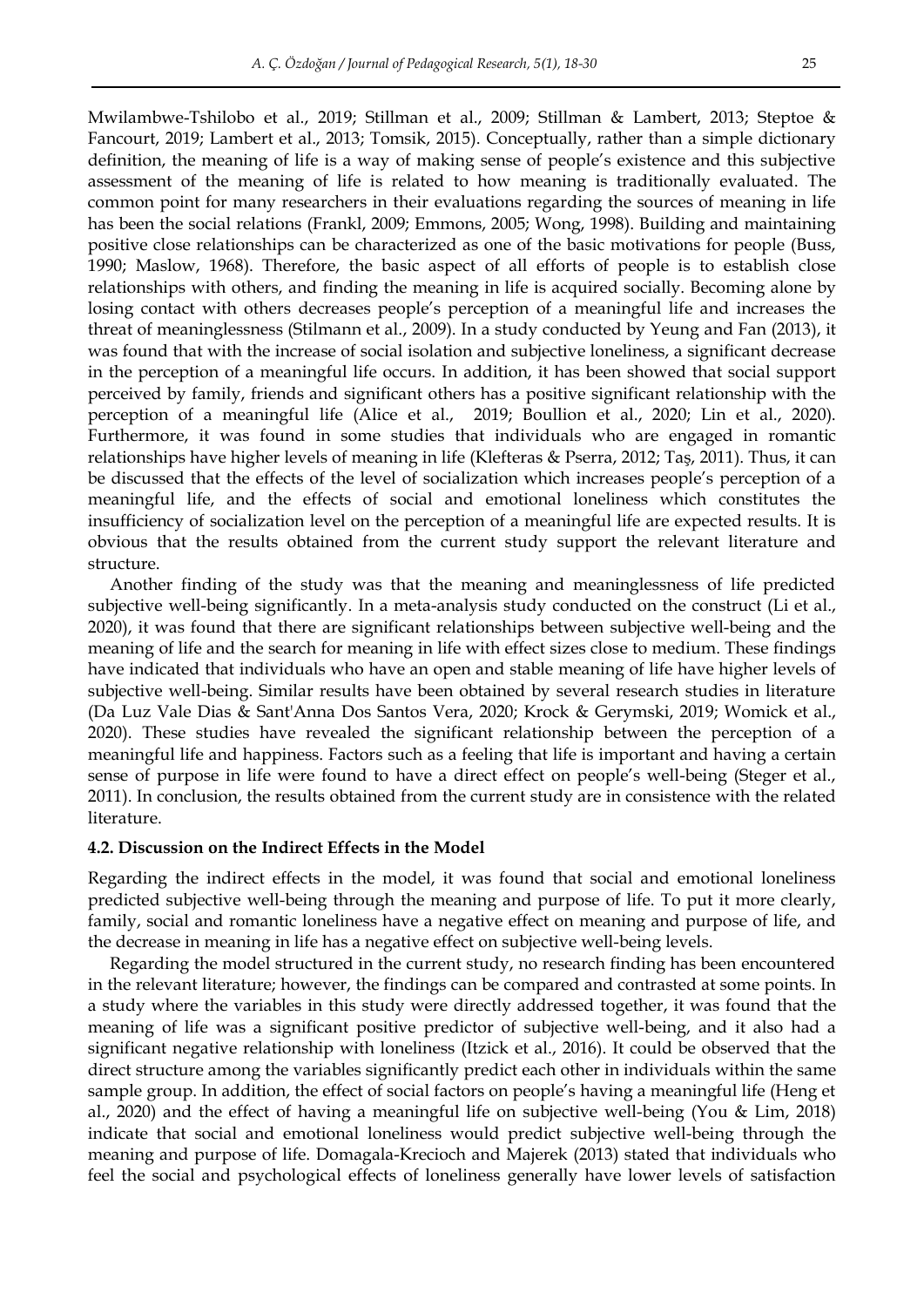with their lives and this causes a decrease in their well-being levels. In a study examining the emotional dimension of loneliness by comparing the groups with and without romantic relationships, it was found that individuals who were engaged in romantic relationships had significantly higher levels of life satisfaction and well-being and lower levels of loneliness (Adamczyk, 2016). The fact that meaning in life is acquired socially (Stilmann et al., 2009) and its effect on subjective well-being (Diener, 2000), which is the cognitive and emotional evaluation of life, are expected results. The findings of the current study confirmed the model formed regarding the significance of the indirect effect.

To conclude, within the framework of the model examined in the study, it was found that social and emotional loneliness significantly predicted subjective well-being through the meaning and purpose of life. The results indicated that the hypothetical model examined within the scope of the study has been valid.

#### **4.3. Limitations**

As in all academic works, this study has some limitations, too. Primarily, the sample group consists of the students studying at various departments of Faculty of Education of a state university. Therefore, in terms of the generalizability of the research, it may be appropriate to conduct similar studies with students of different faculties and universities based on the maximum sampling method. In addition, it would be functional to duplicate the study with students from different regions to scrutinize the socio-cultural levels of the students in the sample group, and the effect of regional conditions. In this study, having an even distribution of students at different grade levels was considered. The study can be replicated with only freshmen due to the higher effect of loneliness on them. Finally, this study was conducted in correlational research design which is one of the quantitative research methods. Besides its functionality, the study has some limitations in terms of drawing a cause-effect relationship since it is a correlations study. Therefore, studies to be done utilizing experimental design would be functional.

#### **4.4. Future Implications**

Considering the results of the research, some suggestions were made for both researchers and practitioners. First of all, the number of studies conducted on social and emotional loneliness and the meaning and purpose of life is limited. While there are more studies conducted on loneliness overall, they are limited to specific dimensions of loneliness; namely family, friends and romantic dimensions. It is necessary to conduct more studies on different dimensions of loneliness in order to examine the construct in more detail. In addition, the importance of dimensions of loneliness may differ according to the developmental phases that individuals are in. Thus, studies on social and emotional loneliness with different sample groups are likely to produce more determinative results. While questioning the meaning in life mostly begins in adolescence (Fry, 1998), the semantic settlement of a more stable perception of life may occur towards the end of adolescence and the beginning of young adulthood (Tomšık, 2015). In this study, individuals in university years were taken into consideration, but the construct could be studied on a different sample group and also the results obtained from this study can be compared with the results of similar studies on university groups. Although the concept of the meaning of life is seen as an integral part of human nature, this concept can have different meanings for various cultures and the people who constitute the culture. When the relevant literature is examined, some cultural differences regarding the way meaning in life is obtained and the source of meaning in life are striking (Emmons, 1999; Frankl, 2009; Reker & Wong, 1988; Yalom, 2011). In this study, the meaning and purpose of life scale, which was developed on a Turkish sample and thought to reflect its cultural structure, was used. Therefore, the variables in the study can be reconsidered with measurement tools that reflect their own cultural elements in different cultures since this scale was developed on a Turkish sample. In this study, subjective well-being was tested through social and emotional loneliness and the meaning and purpose of life. The findings can be supported by direct and indirect studies with variables that are known to have an effect on subjective well-being.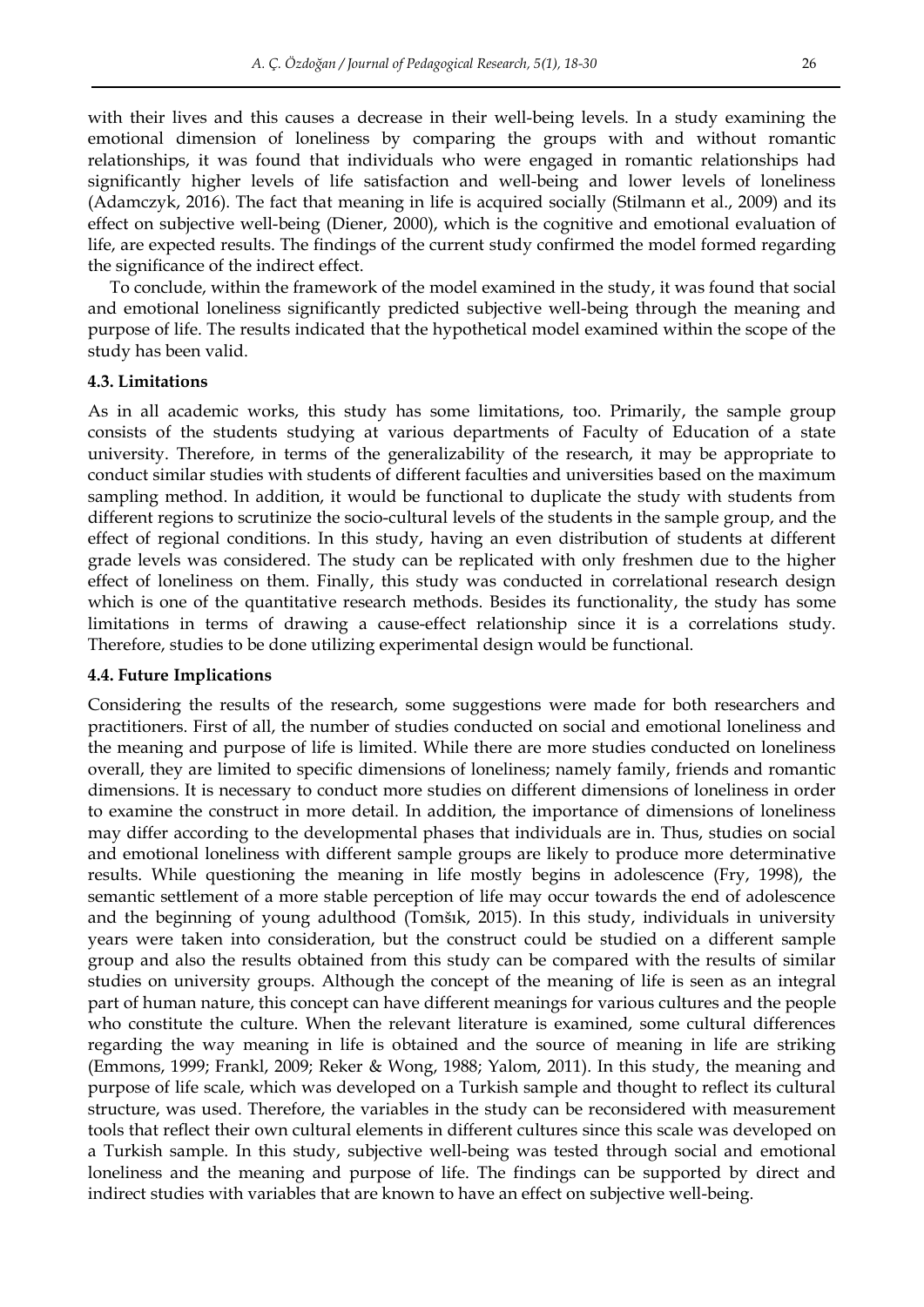In terms of practitioners, the results revealed the existence of the effect of social and emotional loneliness on the meaning of life, and indirectly on subjective well-being. Therefore, practices aimed at preventing the loneliness factor, which is effective on a meaningful life and subjective well-being, would be useful. Various measurement tools (such as sociometry) and studies on students who experience loneliness, which is possible to determine through observations and interviews, will be functional, especially in school environments before university years. Studies aiming to increase students' social skills in order to reduce loneliness can be functional. In addition, some family-oriented interventions on lonely individuals can be considered within the scope of prevention activities.

## **References**

- Abeyta, A.A., Routledge, C., & Sedikides, C. (2016). Material meaning: Narcissists gain existential benefits from extrinsic goals. *Social Psychology and Personality Science*, *8(*2), 219-228. 7
- Adamczyk, K. (2016). An investigation of loneliness and perceived social support among single and partnered young adults. *Current Psychology: A Journal For Diverse Perspectives On Diverse Psychological Issues, 35*(4), 674–689. [https ://doi.org/10.1007/s1214 4-015-9337-7](file:///C:/Users/Fermat/OneDrive/JPR/5(1)/https%20:/doi.org/10.1007/s1214%204-015-9337-7)
- Aliche, J.C., Ifeagwazi, C.M., Onyishi, I.E., & Mefoh, P.C. (2019). Presence of meaning in life mediates the relations between social support, posttraumatic growth, and resilience in young adult survivors of a terror attack. *Journal of Loss and Trauma, 24*(8), 736-749. [https ://doi.org/10.1080/15325024.2019.1624416](file:///C:/Users/Fermat/OneDrive/JPR/5(1)/https%20:/doi.org/10.1080/15325024.2019.1624416)
- Altıparmak, D. (2019). *Mediating effect of self-compassion in relationship of life purpose, life meaning and well-being of teachers* (Unpublished master's thesis). İstanbul Sabahattin Zaim University.
- Aydın, C., Kaya, M., & Peker, M. (2015). Meaning and purpose of life scale: The study of its validity and reliability. *Ondokuz Mayıs University, Review of the Faculty of Divinit, 38*, 39-55.
- Boullion, G. Q., Pavlacic, J. M., Schulenberg, S. E., Buchanan, E. M., & Steger, M. F. (2020). Meaning, social support, and resilience as predictors of posttraumatic growth: A study of the Louisiana flooding of August 2016. *American Journal of Orthopsychiatry, 90*(5), 578–585.<https://doi.org/10.1037/ort0000464>
- Buss, D.M. (1990). The evolution of anxiety and social exclusion. *Journal of Social and Clinical Psychology*, *9*(2), 196-201.<https://doi.org/10.1521/jscp.1990.9.2.196>
- Brown, T. A. (2015). *Methodology in the social sciences. Confirmatory factor analysis for applied research (2nd ed.).* The Guilford Press.
- Chang, E. C., Chang, O. D., Martos, T., Sallay, V., Lee, J., Stam, K. R., ... & Yu, T. (2017). Family support as a moderator of the relationship between loneliness and suicide risk in college students: having a supportive family matters!. *The Family Journal, 25*(3), 257-263. <https://doi.org/10.1177/1066480717711102>
- Chang, E. C., Chang, O. D., Lucas, A. G., Li, M., Beavan, C. B., Eisner, R. S., McManamon, B. M., Rodriguez, N. S., Katamanin, O. M., Bourke, E. C., de la Fuente, A., Cardeñoso, O., Wu, K., Yu, E. A., Jeglic, E. L., & Hirsch, J. K. (2019). Depression, loneliness, and suicide risk among Latino college students: A test of a psychosocial interaction model. *Social Work, 64*(1), 51–60. [https://doi.org/10.1093/sw/swy052](https://psycnet.apa.org/doi/10.1093/sw/swy052)
- Cohen, K., & Cairns, D. (2011). Is searching for meaning in life associated with reduced subjective wellbeing? Confirmation and possible moderators. *Journal of Happiness Studies*, *13*(2), 313-331. <https://doi.org/10.1007/s10902-011-9265-7>
- Çeçen, A.R. (2007). The Turkish short version of the social and emotional loneliness scale for adults (SELSA-S): Initial development and validation, *Social Behavior and Personality*, *35* (6), 717-734. <https://doi.org/10.2224/sbp.2007.35.6.717>
- Da Luz Vale Dias, M., & Sant'Anna Dos Santos Vera, J. (2020). Meaning in life, subjective well-being and spiritual well-being in Portuguese and Brazilian young people. *International Journal of Developmental and Educational Psychology*. Revista INFAD de Psicología. <https://doi.org/10.17060/ijodaep.2020.n1.v2.1847>
- Diehl K., Jansen C., Ishchanova K., & Hilger-Kolb J. (2018). Loneliness at Universities: Determinants of emotional and social loneliness among students. *International Journal of Environment Research and Public Health, 15*(9) 1865. <https://doi.org/10.3390/ijerph15091865>
- Diener, E. (2000). Subjective well-being: The science of happiness and a proposal for a national index. *American Psychologist*, *55*, 34–43. <https://doi.org/10.1037/0003-066X.55.1.34>
- DiTommaso, E., Brannen, C., & Best, L. A. (2004). Measurement and validity characteristics of the short version of the social an emotional loneliness scale for adults. *Educational and Psychological Measurement, 64*(1), 99–119. <https://doi.org/10.1177%2F0013164403258450>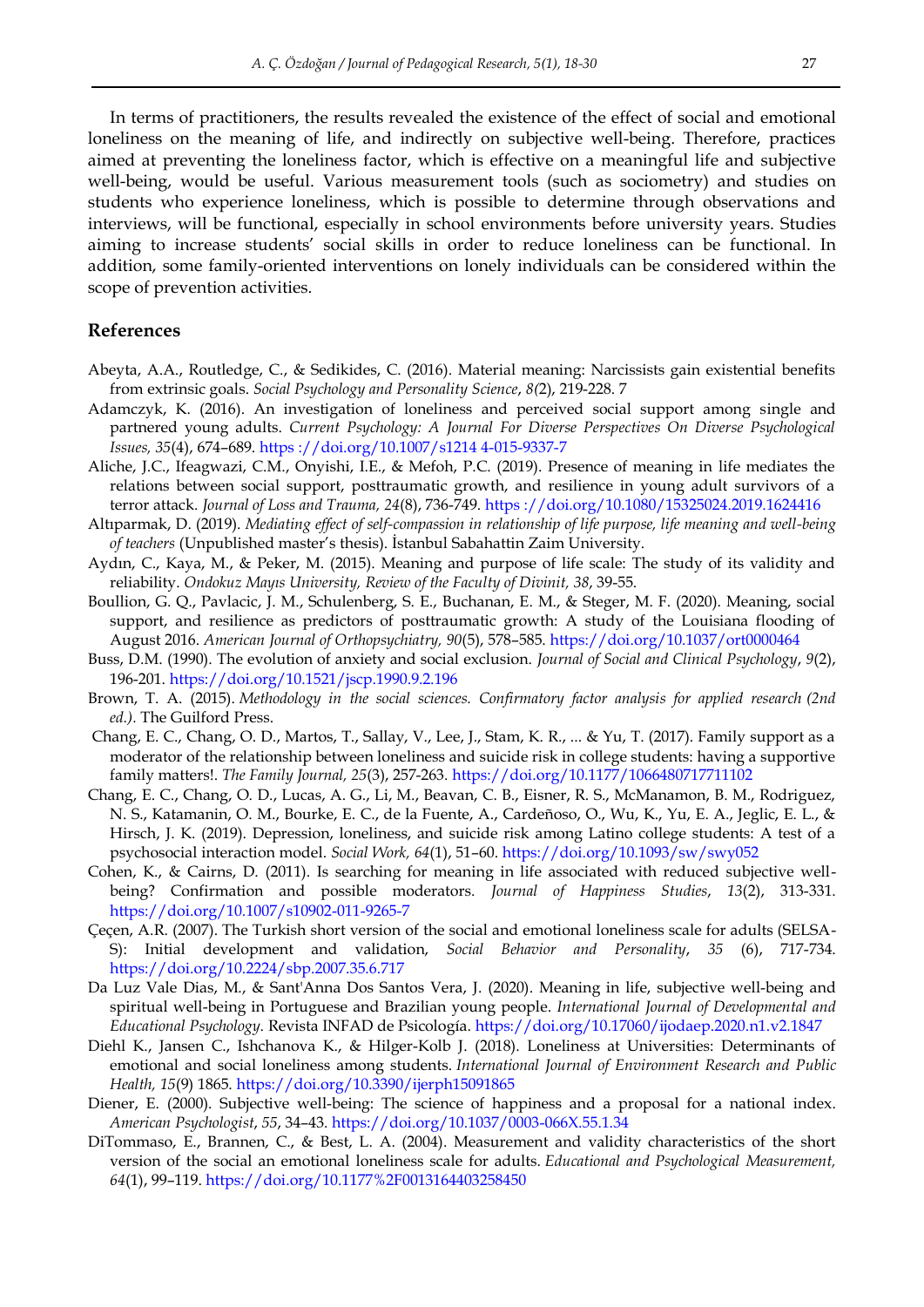- Domagała-Krecioch, A., & Majerek, B. (2014). The issue of loneliness in the period of emerging adulthood. *European Scientific Journal, ESJ*, *9* (10). <https://doi.org/10.19044/esj.2013.v9n10p%25p>
- Doğan, T., Sapmaz, F., Tel, F. D., Sapmaz, S., & Temizel, S. (2012). Meaning in life and subjective well-being among Turkish university students. *Procedia-Social and Behavioral Sciences, 55*, 612-617. <https://doi.org/10.1016/j.sbspro.2012.09.543>
- Emmons, R. A. (1999). *The psychology of ultimate concerns: Motivation and spirituality in personality*. Guilford Press.
- Emmons, R. A. (2005). Striving for The Sacred: Personal goals, life meaning and religion. *Journal of Social Issues, 61*(4), 731-745. <https://doi.org/10.1111/j.1540-4560.2005.00429.x>
- Fraenkel, J.R., Wallen, N.E., & Hyun, H.H. (2012*). How to design and evaluate research in education* (Eight Edition)*.* McGraw-Hill.
- Frankl, V.E. (1963). *Man's search for meaning: an introduction to logotherapy*. Washington Square Press.
- Fry, P. S. (1998). The development of personal meaning and wisdom in adolescence: A reexamination of moderating and consolidating factors and influences. In P. T. P. Wong & P. S. Fry (Eds.), *The human quest for meaning: A handbook of psychological research and clinical applications (p. 91–110). Lawrence Erlbaum* Associates Publishers.
- Galang, M. J. A., Magno, C., Paterno, V. C., & Roldan, A. E. (2011). Meaning in life, flow and subjective wellbeing: A perspective on Filipino high school students. *Phillipine Journal of Counselling Psychology*, *13*(1), 29-45.
- García-Alandete, J. (2015). Does meaning in life predict psychological well being? *The European Journal of Counselling Psychology*, *3*(2), 89-98.
- Geçtan, E. (2004). *Varoluş ve psikiyatri* [Existence and psychiatry]. İstanbul: Remzi Kitabevi.
- Gençöz, T. (2000). Positive and negative affect scale: Validity and reliability study. *Turkish Journal of Psychology, 15*(46), 19-26.
- Hair, J. F., Anderson R. E., Tahtam, R. L., & Black, W. C. (1998). *Multivariate data analysis*. Pearson Education.
- Heng, M. A., Fulmer, G. W., Blau, I., & Pereira, A. (2020). Youth purpose, meaning in life, social support and life satisfaction among adolescents in Singapore and Israel. *Journal of Educational Change, 21*(2), 299-322. <https://doi.org/10.1007/s10833-020-09381-4>
- Ho, M. Y., Cheung, F. M., & Cheung, S. F. (2008). Personality and life events as predictors of adolescents' life satisfaction: Do life events mediate the link between personality and life satisfaction? *Social Indicators Research*, *89*(3), 457-471. <https://doi.org/10.1007/s11205-008-9243-6>
- Itzick, M., Kagan, M., & Ben-Ezra, M. (2018). Social worker characteristics associated with perceived meaning in life. *Journal of Social Work, 18*(3), 326-347.<https://doi.org/10.1177%2F1468017316654345>
- Kılınç, G., Aylaz, R., Güneş, G., & Harmancı, P. (2020). The relationship between depression and loneliness levels of the students at the faculty of health sciences and the factors affecting them. *Perspectives in Psychiatric Care, 56*(2), 431-438[. https://doi.org/10.1111/ppc.12452](https://doi.org/10.1111/ppc.12452)
- Kiang, L., & Fuligni, A. J. (2010). Meaning in life as a mediator of ethnic identity and adjustment among adolescents from Latin, Asian, and European American backgrounds. *Journal of Youth and Adolescence, 39*(11), 1253–1264. [https://doi.org/10.1007/s10964-009-9475-z](https://psycnet.apa.org/doi/10.1007/s10964-009-9475-z)
- Kleftaras, G., & Psarra, E. (2012). Meaning in life, psychological well being and depressive symptomatology: *A Comparative Study Psychology, 3*(4), 337-345. <http://dx.doi.org/10.4236/psych.2012.34048>
- Kline, R. B. (2011). *Methodology in the social sciences. Principles and practice of structural equation modeling* (3rd ed.). Guilford Press.
- Krause, N. (2007). Longitudinal study of social support and meaning in life. *Psychology and Aging, 22*(3), 456– 469. [https://doi.org/10.1037/0882-7974.22.3.456](https://psycnet.apa.org/doi/10.1037/0882-7974.22.3.456)
- Krok, D., & Gerymski, R. (2019). Self-efficacy as a mediator of the relationship between meaning in life and subjective well-being in cardiac patients, *Current Issues in Personality Psychology, 7*(3), 242-251. <https://doi.org/10.5114/cipp.2019.89168>
- Lambert, N. M., Stillman, T. F., Hicks, J. A., Kamble, S., Baumeister, R. F., & Fincham, F. D. (2013). To belong is to matter: Sense of belonging enhances meaning in life. *Personality and Social Psychology Bulletin, 39*(11), 1418–1427. [https://doi.org/10.1177/0146167213499186](https://psycnet.apa.org/doi/10.1177/0146167213499186)
- Lee, Y., & Bierman, A. (2019). Loneliness as a mediator of perceived discrimination and depression: Examining education contingencies. *The International Journal of Aging and Human Development, 8*9(2), 206- 227.<https://doi.org/10.1177/0091415018763402>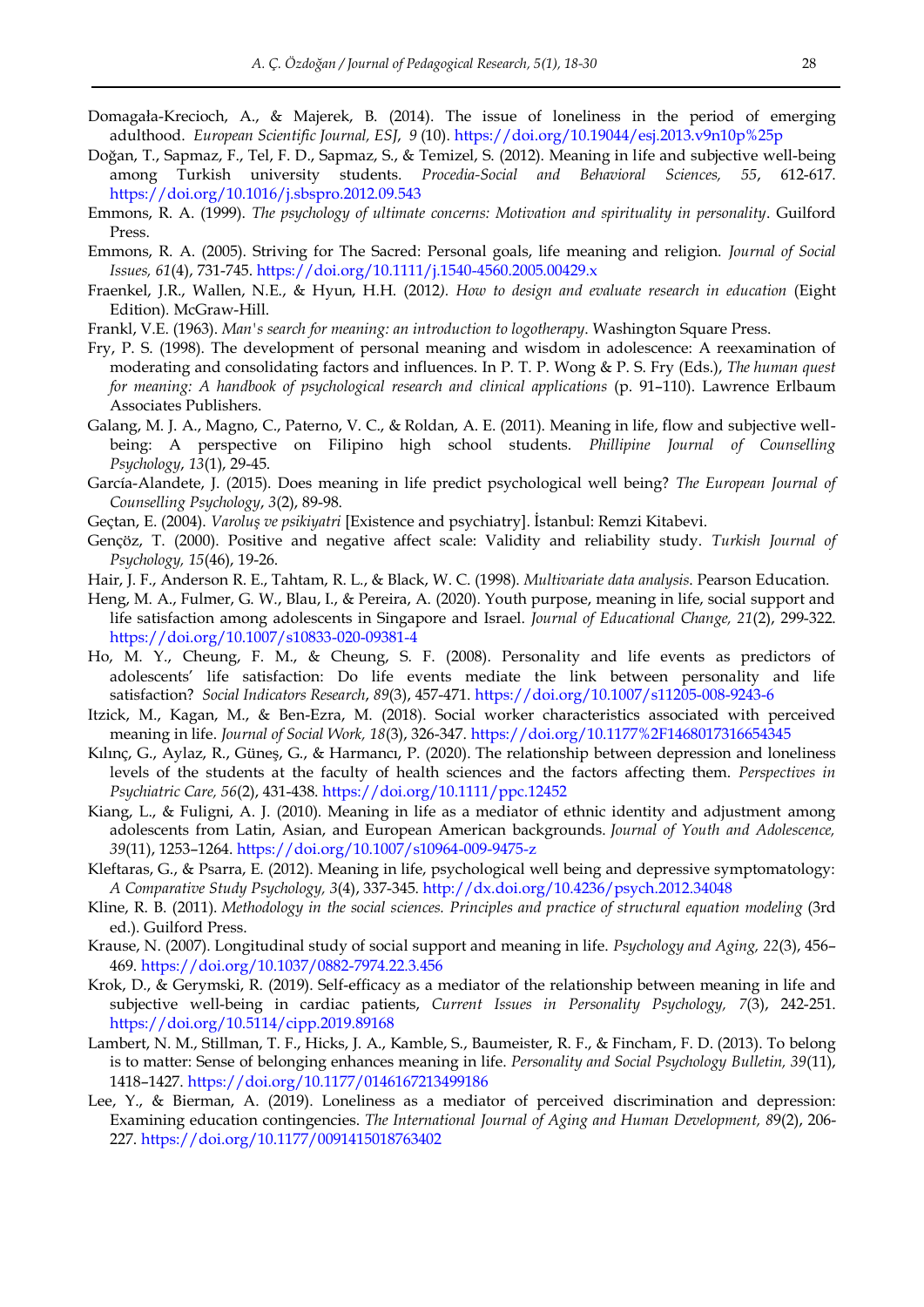- Lent, R. W. (2004). Toward a unifying theoretical and practical perspective on well-being and psychosocial adjustment. *Journal of Counseling Psychology*, *51*, 482–509. [https://psycnet.apa.org/doi/10.1037/0022-](https://psycnet.apa.org/doi/10.1037/0022-0167.51.4.482) [0167.51.4.482](https://psycnet.apa.org/doi/10.1037/0022-0167.51.4.482)
- Li, J.-B., Dou, K., & Liang, Y. (2020). The relationship between presence of meaning, search for meaning, and subjective well-being: A three-level meta-analysis based on the meaning in life questionnaire. *Journal of Happiness Studies*, 1-23. [https://10.1007/s10902-020-00230-y](https://10.0.3.239/s10902-020-00230-y)
- Lin, Y., Xiao, H., Lan, X., Wen, S., & Bao, S. (2020). Living arrangements and life satisfaction: Mediation by social support and meaning in life. *BMC Geriatrics, 20,* 136. [https://10.1186/s12877-020-01541-8](https://10.0.4.162/s12877-020-01541-8)
- Luhmann, M., & Hawkley, L. C. (2016). Age differences in loneliness from late adolescence to oldest old age. *Developmental Psychology*, *52*(6), 943–959. [https://10.1037/dev0000117](https://10.0.4.13/dev0000117)
- Maslow, A. H. (1968). *Toward a Psychology of Being*. New York: D. Van Nostrand Company.
- Moeller, R.W., & Seehuus, M. (2019). Loneliness as a mediator for college students' social skills and experiences of depression and anxiety. *Journal of Adolescence*. [https://10.1016/j.adolescence.2019.03.006](https://10.0.3.248/j.adolescence.2019.03.006)
- Morgan, J., & Fastides, T. (2009). Measuring meaning in life. *Journal of Happiness Studies*, *10*(2), 197-214.
- Musiat, P., Potterton, R., Gordon, G., Spencer, L., Zeiler, M., Waldherr, K., et al. (2018). Web-based indicated prevention of common mental disorders in university students in four European countries – study protocol for a randomised controlled trial. *Internet Interventions, 16*, 35–42. [https://doi.org/10.1016/j.](https://doi.org/10.1016/j.%20invent.2018.02.004)  [invent.2018.02.004](https://doi.org/10.1016/j.%20invent.2018.02.004)
- Mwilambwe-Tshilobo, L., Ge, T., Chong, M., Ferguson, M.A., Misic, B., Burrow, A.L., Leahy, R.M., & Spreng, R.N. (2019). Loneliness and meaning in life are reflected in the intrinsic network architecture of the brain. *Social Cognitive and Affective Neuroscience*, 14(4), 423–433. <https://doi.org/10.1093/scan/nsz021>
- Qualter, P., Vanhalst, J., Harris, R., Van Roekel, E., Lodder, G., Bangee, M., et al. (2015). Loneliness across the life span. *Perspectives on Psychological Science*, *10*(2), 250–264. <https://doi.org/10.1177/1745691615568999>
- Pedrelli, P., Nyer, M., Yeung, A., Zulauf, C., & Wilens, T. (2015). College students: Mental health problems and treatment considerations. *Academic psychiatry: The journal of the American Association of Directors of Psychiatric Residency Training and the Association for Academic Psychiatry*, *39*(5), 503–511. <https://doi.org/10.1007/s40596-014-0205-9>
- Peplau, L. A., & Perlman, D. (1982). Perspective on loneliness. In L. A. Peplau & D. Perlman(Eds.), *Loneliness: A sourcebook of current theory, research and therapy* (pp. 1-18). John Wiley and Sons.
- Ryff, C. D., & Keyes, C. L. M. (1995). The structure of psychological well-being revisited. *Journal of Personality and Social Psychology*, *69,* 719–727
- Reker, G. T., & Wong, P. T. P. (1988). Aging as an individual process: Toward a theory of personal meaning*.* In J. E. Birren & V. L. Bengtson (Eds.), *Emergent theories of aging* (pp. 214–246). Springer.
- Salo, A. E., Junttila, N., & Vauras, M. (2020). Social and emotional loneliness: Longitudinal stability, interdependence, and intergenerational transmission among boys and girls. *Family Relations, 69*(1), 151- 165. <https://doi.org/10.1111/fare.12398>
- Schlossberg, N. K., Waters, E. B., & Goodman, J. (1995). *Counseling Adults in Transition Linking Practice with Theory;* Springer.
- Schreiber, J. B., Nora, A., Stage, F. K., Barlow, E. A., & King, J. (2006). Reporting Structural Equation Modeling and Confirmatory Factor Analysis Results: *A Review. Journal of Educational Research, 99,* 323-338. https://doi.org/10.3200/JOER.99.6.323-338
- Steger, M. F. (2009). Meaning in life. In S. J. Lopez & C. R. Snyder (Eds.), *Oxford library of psychology. Oxford handbook of positive psychology* (pp. 679–687). Oxford University Press.
- Steger, M. F., Oishi, S., & Kesebir, S. (2011). Is a life without meaning satisfying? The moderating role of the search for meaning in satisfaction with life judgments. *The Journal of Positive Psychology, 6*(3), 173 180. <https://doi.org/10.1080/17439760.2011.569171>
- Steger, M. F. (2012). An illustration of issues in factor extraction and identification of dimensionality in psychological assessment data. *Journal of Personality Assessment, 86*(3), 263–272. [https://doi.org/10.1207/s15327752jpa8603\\_03](https://doi.org/10.1207/s15327752jpa8603_03)
- Steger, M. F., & Frazier, P. (2005). Meaning in life: One link in the chain from religiousness to wellbeing. *Journal of Counseling Psychology, 52*(4), 574–582. [https://doi.org/10.1037/0022-0167.52.4.574](https://doi.apa.org/doi/10.1037/0022-0167.52.4.574)
- Steger, M. F., Frazier, P., Oishi, S., & Kaler, M. (2006). The meaning in life questionnaire: Assessing the presence of and search for meaning in life. *Journal of Counseling Psychology*, *53*(1), 80-93. <https://psycnet.apa.org/doi/10.1037/0022-0167.53.1.80>